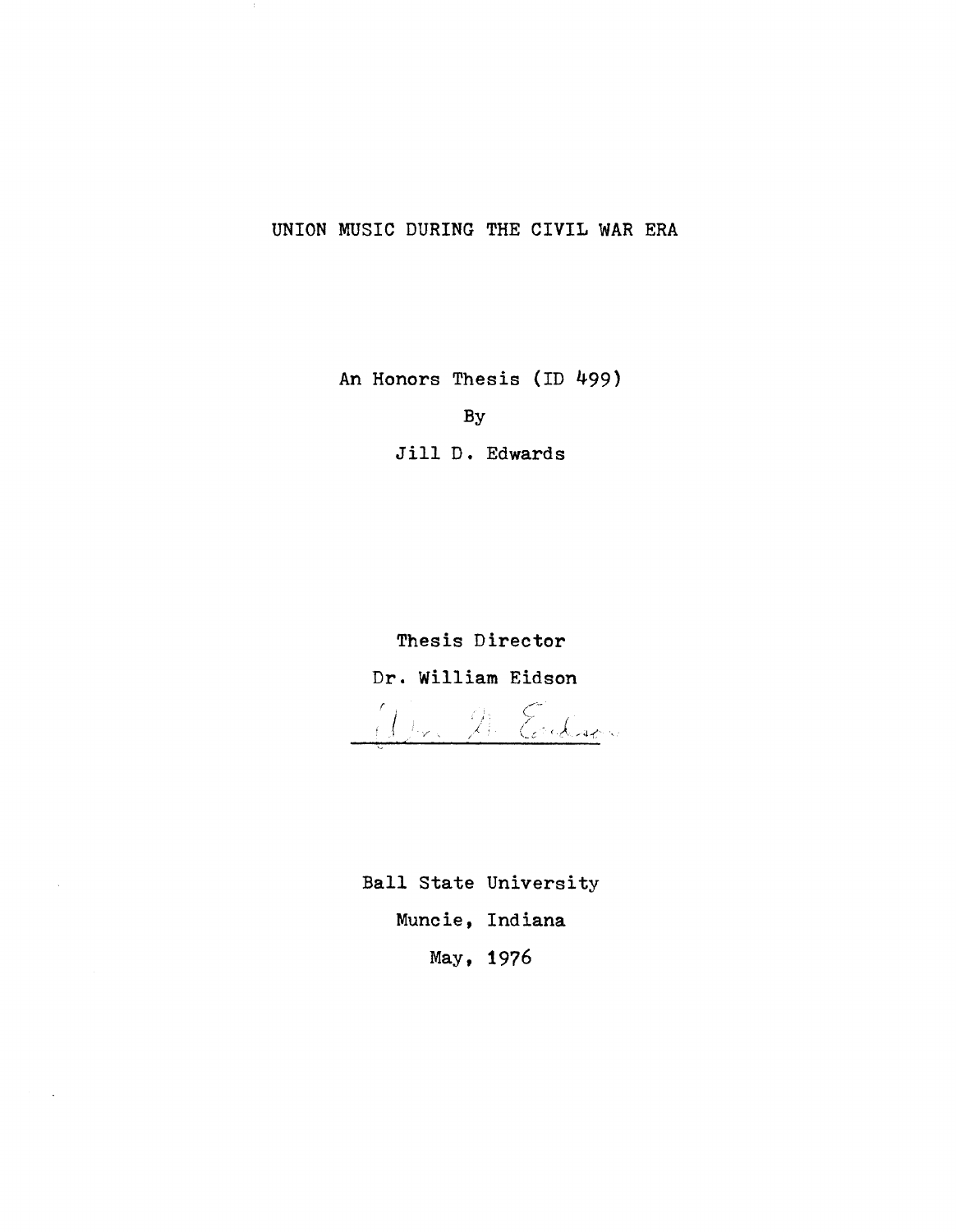## UNION MUSIC DURING THE CIVIL WAR ERA

The story of the Civil War can be expressed through the music of that era. Battle tales were glorified, the call to arms was strengthened and many of the emotions and actual feelings during the war could be visualized, all through music. By the end of the conflict, more music had been written, sung and played, than in all other wars combined.<sup>1</sup> John Scott, in his book The Ballad of America, states that Civil War music is "a commentary on human life and fate; it gives us a key to the moods, thoughts and agonies of a generation of Americans."<sup>2</sup> Though the Union makes up only a part of the people involved in the Civil War, its music gives us a picture of conditions and feelings as they were all over the United States.

A great encourager of music on the Union side was President Lincoln. Although not musically inclined himself, the President thoroughly enjoyed music. Many Saturday afternoons, despite his pressured schedule, he found time to sit on the South Porch of the White House and listen to Marine Band concerts.<sup>3</sup> Lincoln was the inspiration for quite a few Union songs. Probably his first act that inspired song writers was his call for 300,000 volunteers in 1862. The call came at a time

<sup>&</sup>lt;sup>1</sup>Kenneth A. Bernard, Lincoln and the Music of the Civil War (Caldwell, ID: Caxton Printers, Ltd., 1966), p.  $xv$ ii.

<sup>&</sup>lt;sup>2</sup>John Anthony Scott, <u>The Ballad of America</u> (New York: Grosset and Dunlap,  $1966$ , p. 217

<sup>3</sup>Bernard, Lincoln and Music of Civil War, pp. xviii and 31.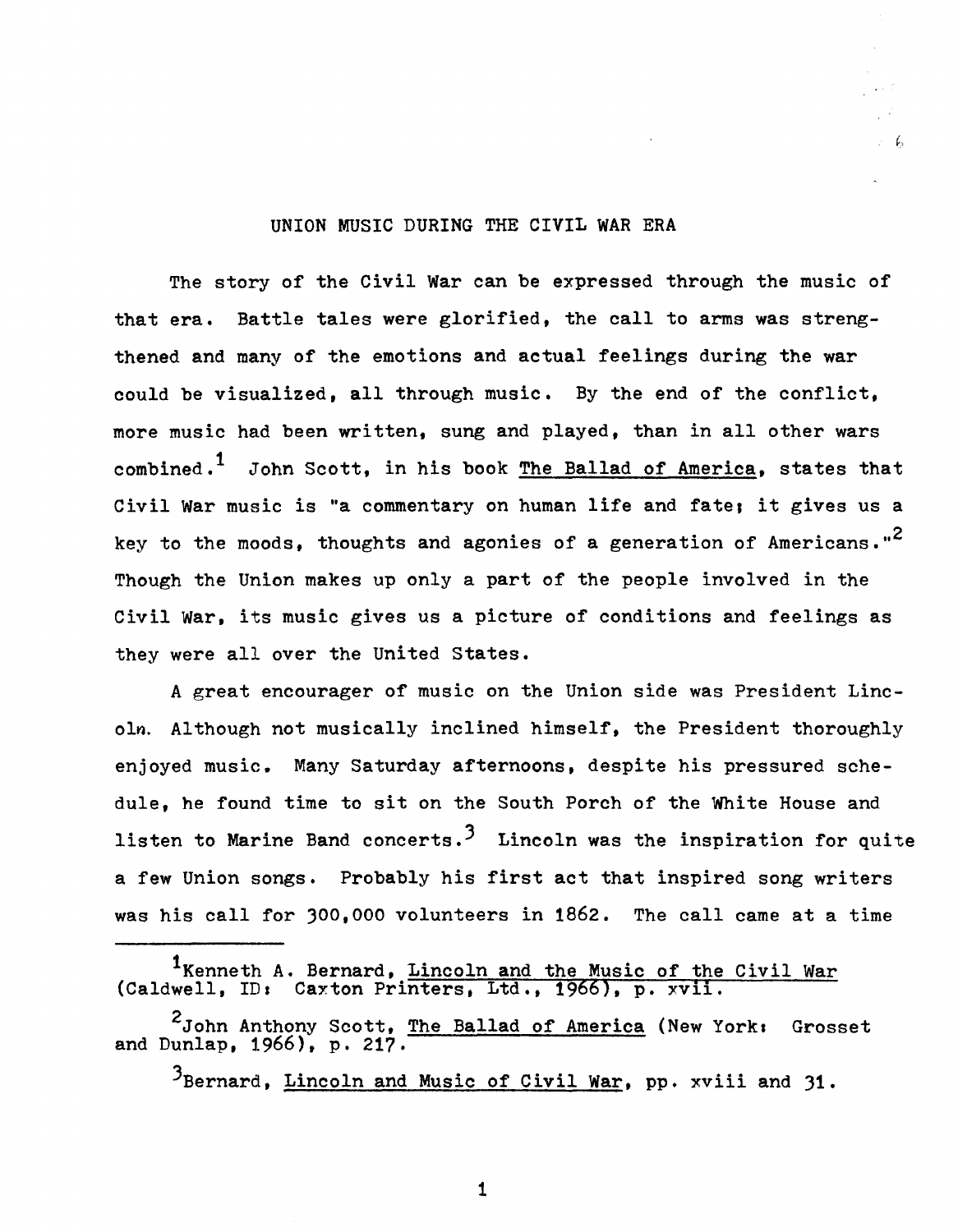when there was great discouragement in the Union. A Northern abolitionist. James Gibbons, wrote "We are Coming Father Abraham" which was sung at war meetings and rallies everywhere.<sup>4</sup> The response to the call and to the song was overwhelming. Although not used much as a marching song, "We are Coming" was sung by a group of soldiers responding to the call, as they marched past the White House. And the author sang the song for Mr. Lincoln with a group of senators and secretaries, after the defeat at Fredericksburg. This song played a large part in restoring and keeping up morale, at home and at the front, during the entire war.<sup>5</sup>

"We'll Fight for Uncle Abe" was another song for which Lincoln was the inspiration. Though it was a kind of comic song, it was not disrespectful. It was sung in the minstrel style and did wonders in raising spirits. It was mostly sung behind the lines and in the troops' barracks.<sup>6</sup>

There was still another act of the President, which was praised in a song. At the request of the editor of Godey's Lady's Book, Lincoln proclaimed the last Thursday in November to be a day on which the nation would give thanks. Almost immediately, "Give Thanks, All Ye People" was written and published. It was not one of the most popular songs of the war period, but it did have great meaning to many people. In honor of President Lincoln, the title of the song was later changed

<sup>4</sup>C.A. Browne, <u>Story of Our National Ballads</u> (New York: Thomas Y. Crowell Co., 1931), p. 208.

5Bernard, Lincoln and Music of Civil War, pp. 79 and 75.

6Phillip D. Jordan and Lillian Kessler (eds.), Songs of Yesterday (New York: Doubleday, Doran and Co., 1941), p. 347.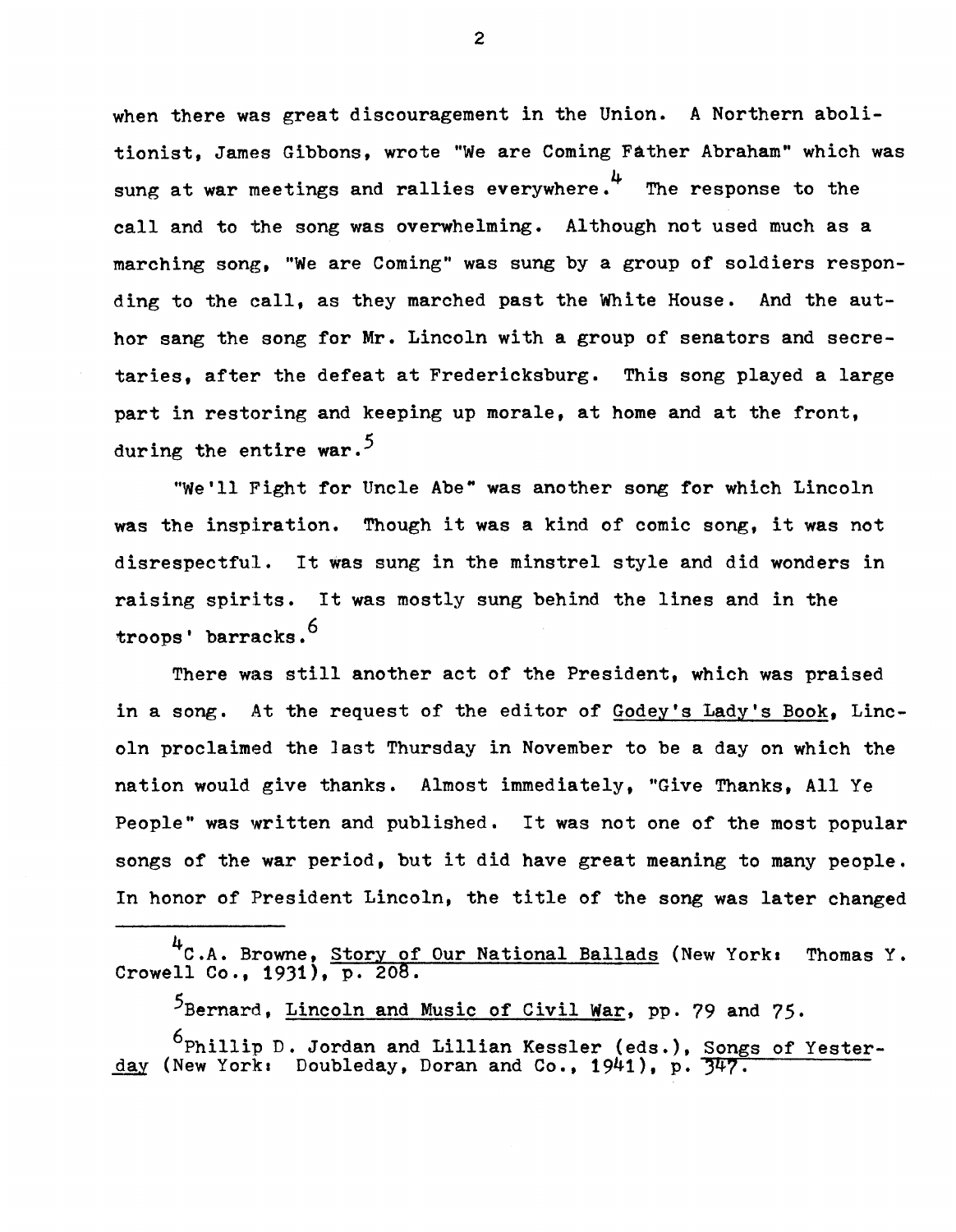to "The President's Hymn."<sup>7</sup>

Lincoln also had his share of critics who used him as the inspiration for songs. The recruiting song, "Abraham's Daughter," was sung by those who opposed the recruiting system and the war. This song was also known as "Raw Recruit" and in it, Abraham's Daughter is actually the war itself.<sup>8</sup>

Lincoln was not the only inspiration for the songwriters of the Union. There were songs written about the food, the draft, prohibition, and parodies of songs already in existence. One of the very first comical songs came into existence because of prohibition. "Farewell to Grog': was written on the eve of prohibition. Grog, an alcoholic beverage, was a common ration of the United States Navy. On September 1, 1862, prohibition was started and all liquor had to be disposed of. On the night of August 31st, sailors on the U.S.S. Portsmouth held a wake for their bottles of grog. In honor of the sad occasion, a seaman, Caspar Scheck, wrote the song "Farewell to Grog." That night, as the bottles were poured out, he sang it in memoriam.<sup>9</sup>

Parodies were written of both Confederate songs and Union songs that were already in existence. "Maryland, My Maryland," was the Southern song that was imitated the most. The success of the original, published in. 1861, prompted the release of many parodies. But the invasion of Maryland, by Lee and Jackson in 1862, brought on a whole new set of Union verses. All the versions conveyed the bitterness

7Bernard, Lincoln and Music of Civil War, pp. 178-81 and 190.

<sup>8</sup>Edward Arthur Dolph, "Sound Off!": Soldier Songs from Yankee Doodle to Parley Voo (New York: Cosmopolitan Book Corp., 1929), pp. 255-56.

 $9$ Irwin Silber (ed.), Songs of the Civil War (New York: Columbia University Press,  $1960$ ,  $p. 169$ .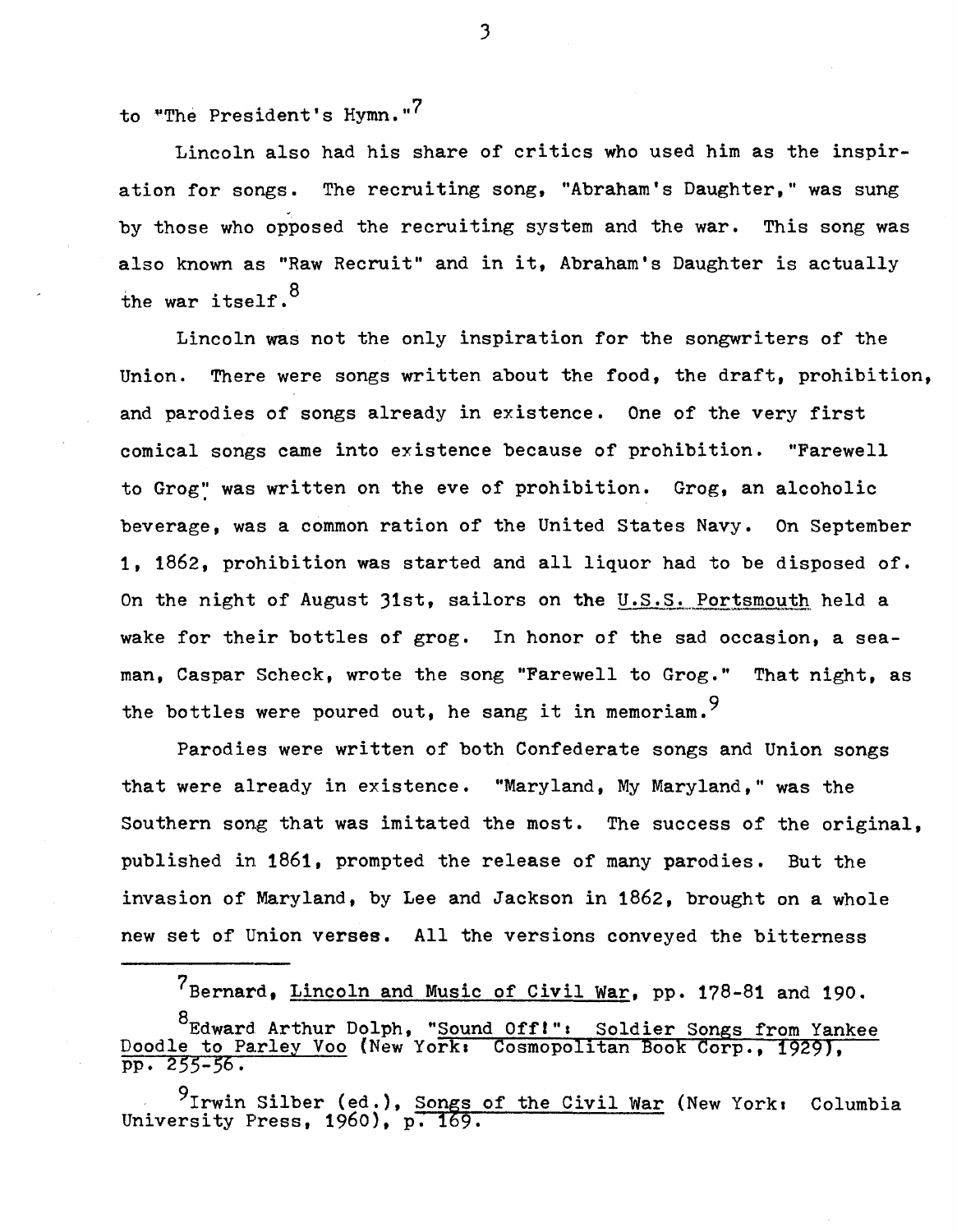that was felt by the North at the time.<sup>10</sup>

The popular Union song that was parodied was "Battle Cry of Freedom." One parody of it became almost as inspiring as the song it was taken from. The first verse and refrain are as follows.

> Mary had a little lamb,<br>'Twas always on the go. Shouting the battle-cry of freedom. So she staked it on a grassy slope Along the Shenando' Shouting the battle-cry of freedom.

Hurrah for Mary! Hurrah for the lamb! Hurrah for the sojers, who didn't care a damn. For we'll rally round the flag, boys, We'll rally once again, Shouting the battle-cry of freedom.

This song, though not making much sense, was found to be a good, lively, marching song and was even sung by men as they went into action.<sup>11</sup>

The indigestibility of some of the rations of the Union troops also prompted songwriters to write many satirical songs. Hardtack and sowbelly bacon were frequently served to the troops and though they were eaten, they were not really enjoyed. It was a case of eating that or nothing at all. The hardtack especially, was found to be quite wormy and unpalatable. The Union song "Hard Crackers, Come Again No More," sung to the tune of "Hard Times, Come Again No More," exactly depicted how the soldiers felt about their rations.<sup>12</sup>

And of course the draft prompted many none too flattering songs. There were songs written about men who hired SUbstitutes and about those who tried to evade the draft. "Come In Out of the Draft" or "The

<sup>10</sup>Vera Brodsky Lawrence, Music for Patriots, Politicians, and Presidents (New York: Macmillan Publishing Co., Inc., 1975), p. 360.

 $11_{\text{Dolph}}$ , "Sound Off!", pp. 236-37.

 $12_{\text{Ibid.}}$ , pp. 320 and 227.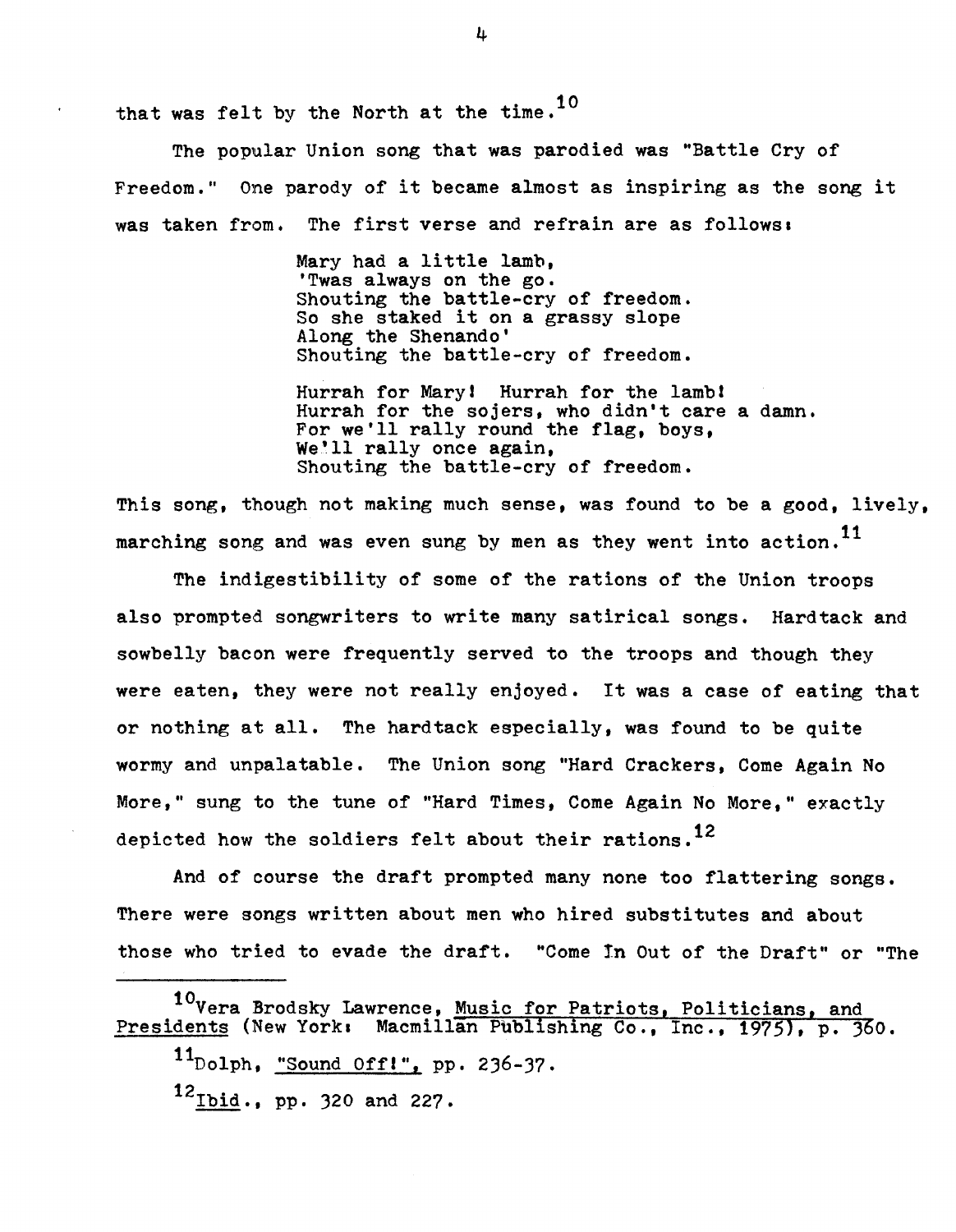Disconsolate Conscript," as some people called it, was a song about humorous efforts made to avoid the draft. Probably the most popular Union song about the draft was "Grafted into the Army." It was written by a famous composer of the era, Henry Clay Work, and it was a comic satire on the draft.<sup>13</sup>

Even though music was popular throughout the war and encouraged by men like Lincoln, many men were reluctant to enlist as a musician. The rank was often considered to be extremely minor and even degrading. And yet, musicians and bands could be found with most regiments. There were volunteer bands and regular army bands, up until the War Department, in 1862, mustered out the regimental volunteer bands. Apparently this was due to the high cost of maintaining a band. There were actual provisions for regular army regimental bands, which provided for every regiment to have, at least a brass section, if not also a fife and drum corps.  $14$ 

After regimental volunteer bands were mustered out, Federal brigade bands were formed. These bands were present at most official gatherings which could range anywhere from a military ball to a court martial or execution of a deserter. These Federal brigade bands could also be found at many battlesites, playing their songs for inspiration and encouragement.<sup>15</sup> It is reported that at Williamsburg, some Union army members had started to retreat. Their General, seeing the panic that was starting in his troops, called to the band to play "Yankee

13Jordan and Kessler, Songs of Yesterday, pp. 347-48.

<sup>14</sup>Francis A. Lord and Arthur Wise, Bands and Drummer Boys of the Civil War (New York: Thomas Yoseloff, 1966), pp. 39, 29-30, and 8.  $15$ Ibid., p. 48.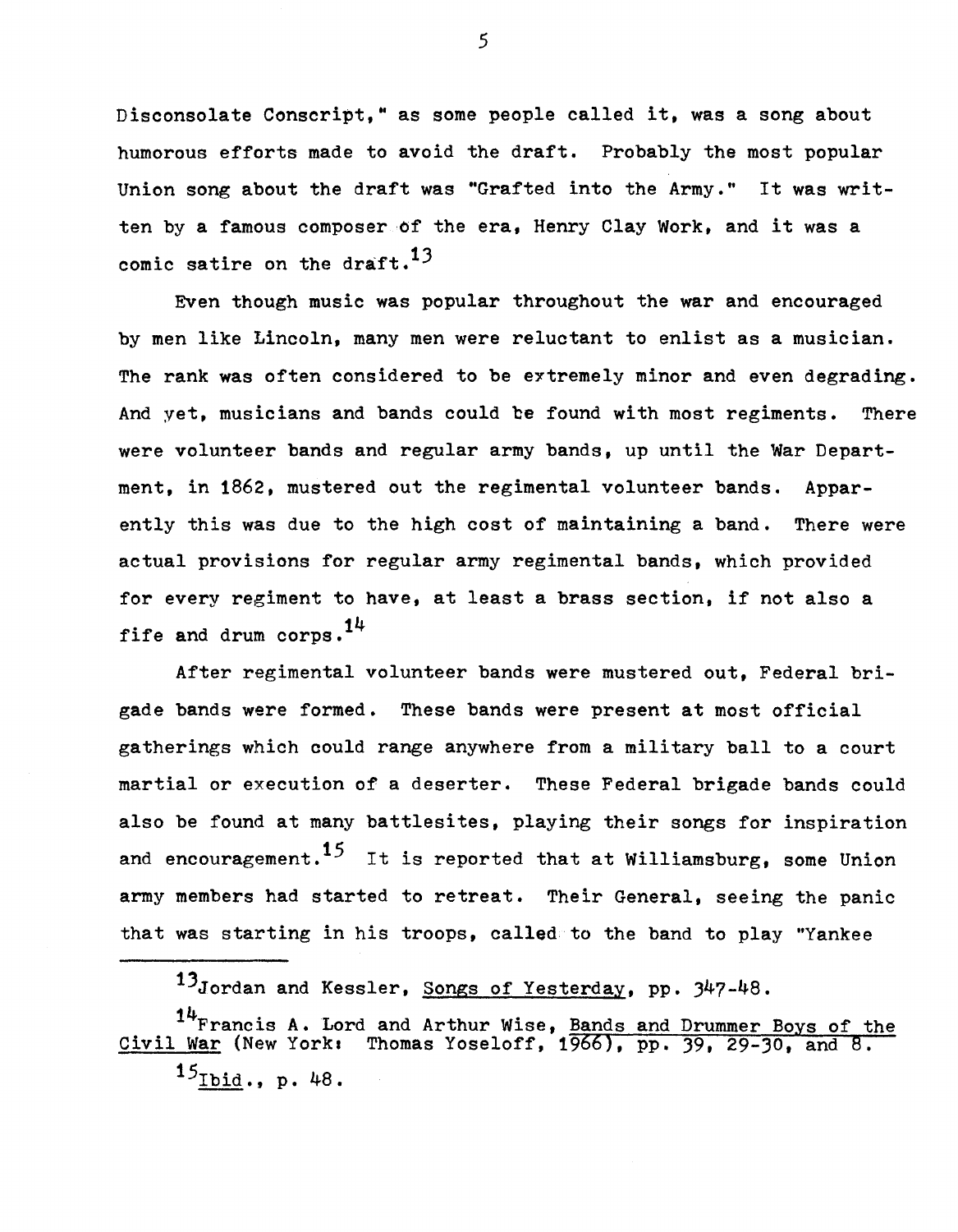Doodle or some other doodle!" $16$  It worked to stop the fleeing troops. The band of the 14th Connecticut Infantry should be acknowledged as being eytremely brave. This band went into an open space between the Union and Confederate troops who were in the midst of a battle. with fighting going on all around them, they played "The star, Spangled Banner," "The Red, White and Blue," and "Yankee Doodle" for twenty minutes. Miraculously, no one in the band was killed. Another brave band was present at the battle of Chancellorsville. General Hancock, seeing the disaster being waged on his troops by a surprise attack from Jackson, ordered the band to play. As they were being fired on from all sides. they played "Battle Cry of Freedom." This proved to be a very good source of encouragement to the Union soldiers who were fighting.<sup>17</sup>

Many 'Union generals knew how encouraging the sound of music could be and consequently used their bands to the fullest. General Meade so liked music, that when he did not know the name of a selection, he sent an orderly to find out the title and composer. General Crawford ordered his band to play in honor of the victory of General Sheridan at the Valley of Shenandoah. The band played far into the night in honor of the victory. But on the other hand, General Grant was not too fond of music. This could be due to the fact that he had no ear for music and rhythm and he could not keep in step to band music. $^{18}$ 

There are many testimonials as to the positive effects of band

 $16$ Ibid., p. 187.

 $17_{\underline{I} \underline{b} \underline{i} \underline{d}}$ ., pp. 197-200.

 $^{18}$ Ibid ., pp. 220-23; Allan Nevins (ed.), <u>A Diary of Battle: The</u> Personal Journals of Colonel Charles S. Wainwright  $1861-1865$  (New York: Harcourt, Brace and World, Inc., 1962), pp.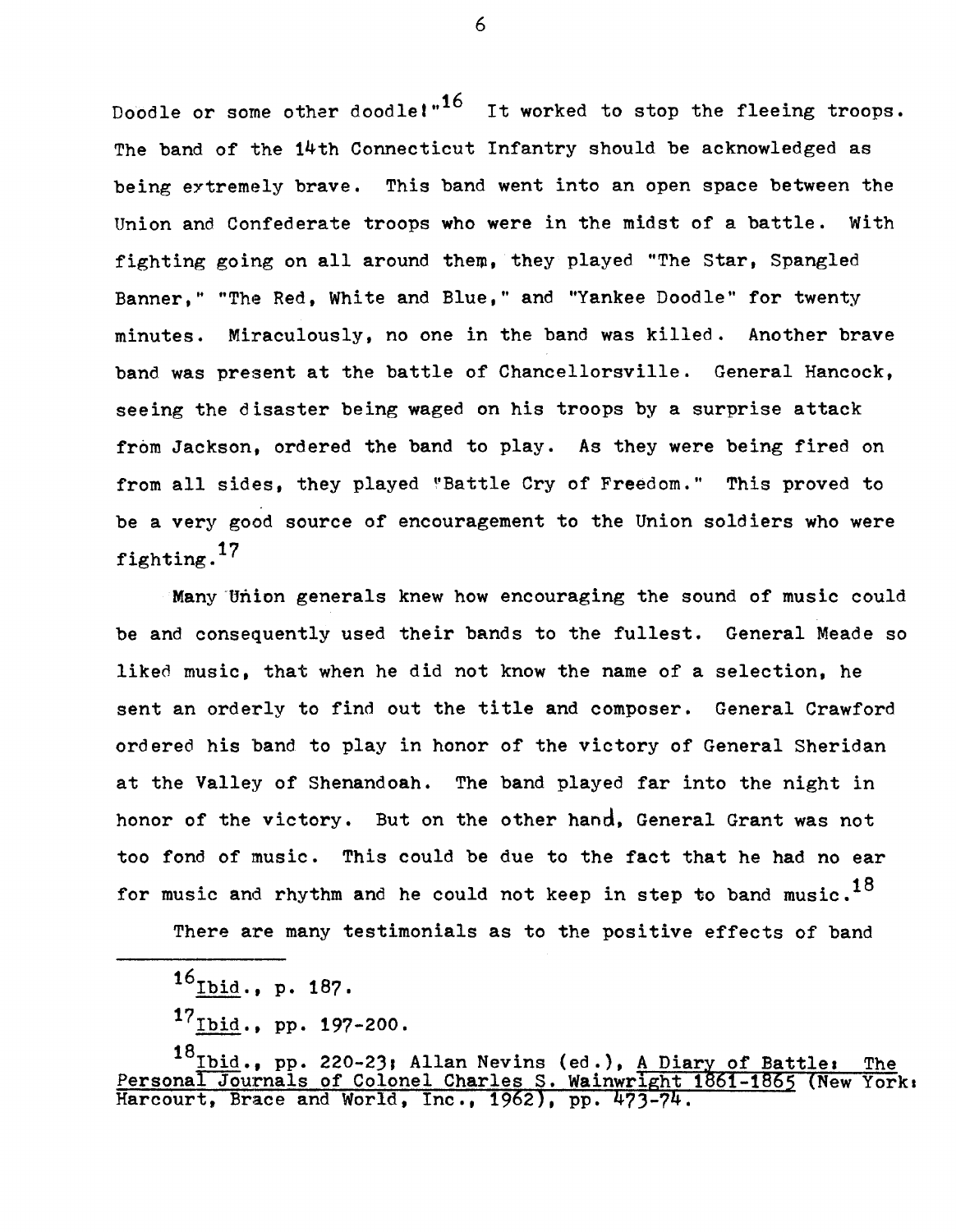music. A Union veteran recalled, "We boys used to yell at the band for music to cheer us up when we were tramping along so tired that we could hardly drag one foot after the other."<sup>19</sup> A good illustration can also be found in General Butterfield's brigade. In 1862, he issued a standing order that bands should not play in camp. This even included before and after battle. This went on until one day, when a division of his was asked to act as support for reserve artillery. The men filled in, but were almost too exhausted to do any good. So a staff member, against the General's order, told all the regimental bands to play "The Star-Spangled Banner." That's all it took to bring the men to life. And as the men cheered and clapped, more bands started playing, each one trying to outdo the other. Just then Generals Butterfield and McClellan rode through and received an overwhelming reception. Needless to say, General Butterfield did not stop the bands from playing and the troops moved off, with the bands playing full force.<sup>20</sup>

The songs that were played by the bands and sung by soldiers, relatives and friends, leave a rich legacy to the music world and enrich our history by telling the stories of the era. Songs were composed throughout the war for almost every event that took place. Many times a song could cheer, comfort and inspire those who sang and those who listened. One inspiring incident occured at the battle of Shiloh. A Captain in a Western regiment had received wounds in the battle from which he would not recover. As he lay on the field, waiting to be taken to the hospital, he decided that if he were going to be with God soon,

19Lawrence, Music for Patriots, p. 363.

(New  $^{20}$ Frank Moore (ed.), <u>The Civil War in Song and Story</u>, 1860-1865 York: P.F. Collier, 1889), p. 546.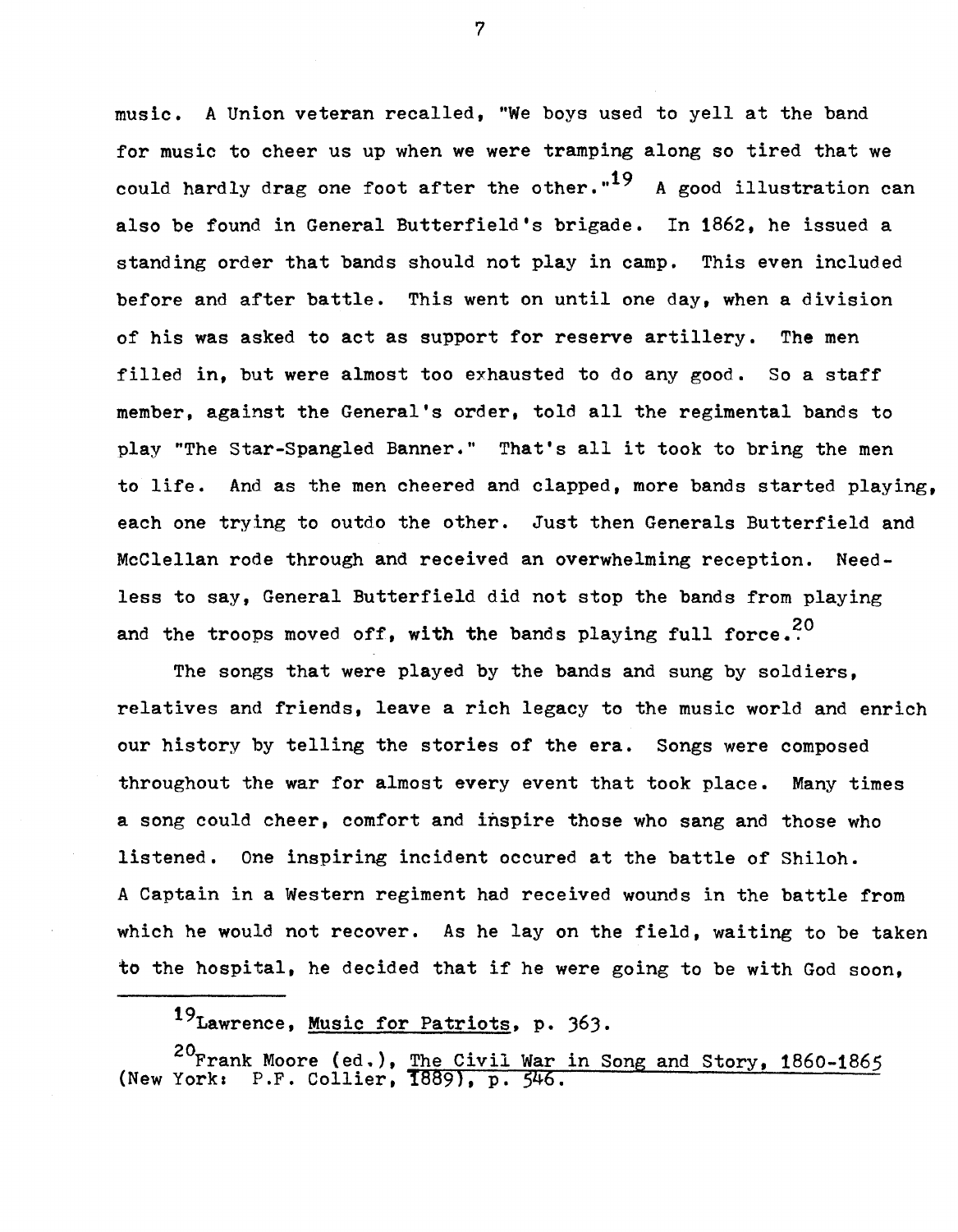he should praise him. He started to sing a hymn and soon heard another soldier nearby also start singing. others too, joined in later. As he related it before he died, he said, "That night the echo was resounding and we made the field of battle ring with the hymns of praise to God. $.21$  The power of a song is fully illustrated by the moving story of that night.

Many of the songs of the Union could be heard at a variety of different events and occasions, as in the case of "Marching Along." This was the first martial volunteering song and was sung, *ot* course, on the march. The Singing Sixties also points out that "one could hear it wherever a group of soldiers gathered around a campfire."<sup>22</sup> This is just one of many songs written to support a particular cause that was also just sung for the enjoyment of the soldiers. Another point in favor of "Marching Along" in particular, was the fact that the name of the leader in the song could be changed to fit the name of the leader of the soldiers who were singing the song. As a consequence, this song was sung by soldiers all over the North.<sup>23</sup>

The Union had many different songs that contributed to its cause. Most of the songs were valuable for their inspirational help. The wide variety of songs written during that period also provided emotional outlets for both the soldiers and their loved ones. While they served as inspirations and emotional outlets for the Union soldiers and their countrymen, it is possible that the songs had an even greater influence on the Union cause. One incident suggests that the music of

22Willard A. and Porter W. Heaps, The Singing Sixties (Norman, OK: University of Oklahoma Press, 1960), p. 86.

 $^{23}$ George Cory Eggleston (ed.), American War Ballads and Lyrics (New York: Knickerbocker Press, 1889), p. 80.

 $^{21}$ Ibid., p. 245.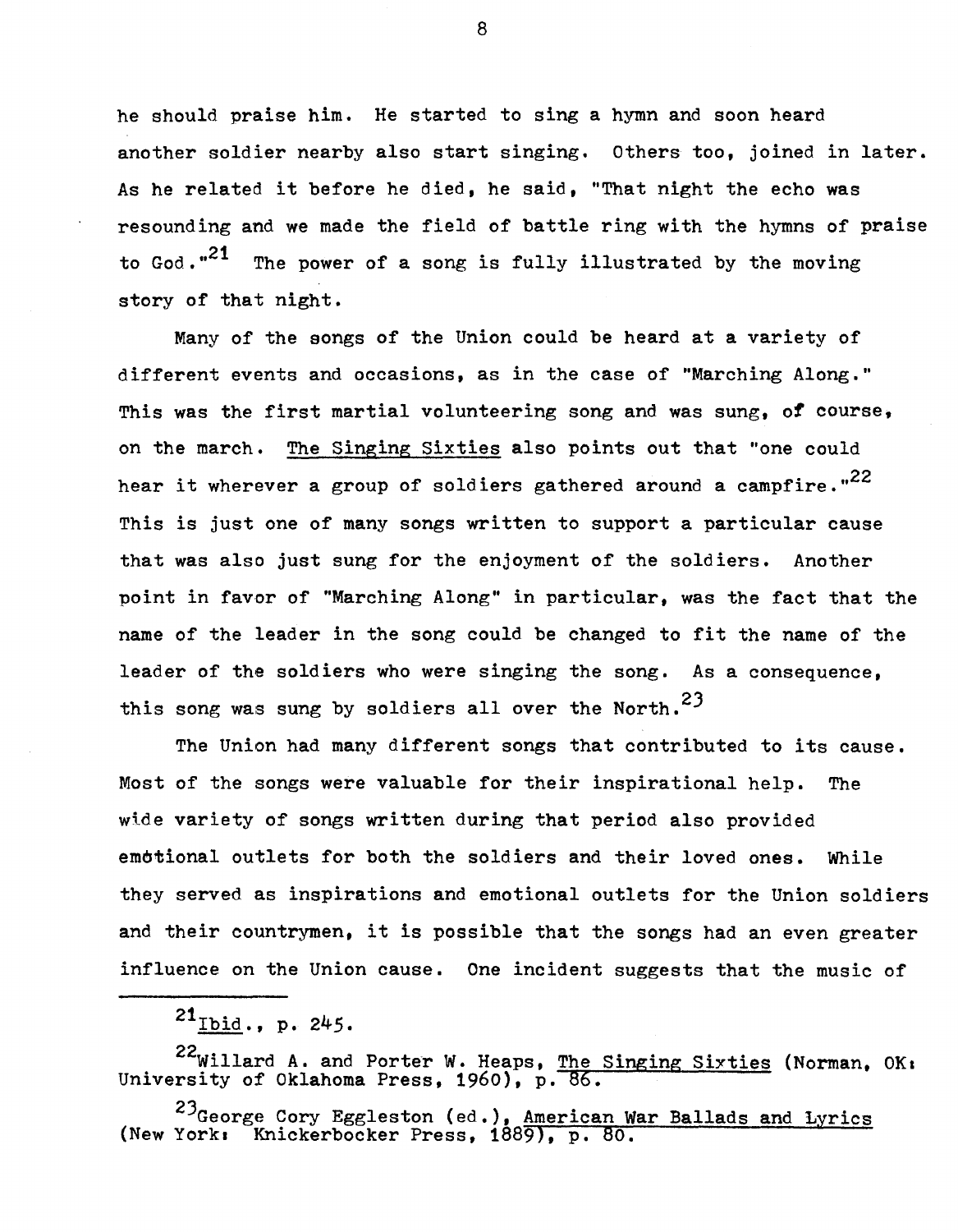the Union was a prime factor on the outcome of the war. Shortly after the surrender at Appomattox, some Federal naval officers were celebrating in a tavern in Richmond. During the course of the celebration, some started singing around a piano. In respect for some Confederate officers that were sitting nearby, they sang no Union patriotic songs and no satires on the South. But one of the Confederate generals soon asked them to sing some of their songs. The Union officers obliged by singing "Battle Cry of Freedom," "John Brown's Body," and "Battle Hymn of the Republic," among others. A Confederate major was later quoted as saying, "Gentlemen, if we'd had your songs, we'd have licked you out of your bootsl Who couldn't have marched or fought with such songs?...every one of these Yankee songs is full of marching and fighting spirit." $24$  Actually, the music of the Union might not have been a factor on the outcome of the war, had it not been for the inspirational and emotional values of the songs. But even more important were the people who wrote and sang the songs. They were the ones who were inspired enough and who felt strongly enough to make the eventual outcome of the war a reality.

The songwriters for the Union could be found many places. At times, soldiers and other active participants wrote songs to eypress their thoughts or to tell about something that had happened. But even civilians, not directly involved in the action, wrote songs that also expressed soldiers' and relatives' thoughts and experiences. Perhaps the most productive civilian songwriter was George Frederick Root. He wrote songs that really expressed the feelings of soldiers, their families, prisoners, etc. He also wrote songs that were inspiring to the country as well. The first Union song every written was done by

24Lord and Wise, Bands and Drummer Boys, pp. 72-73.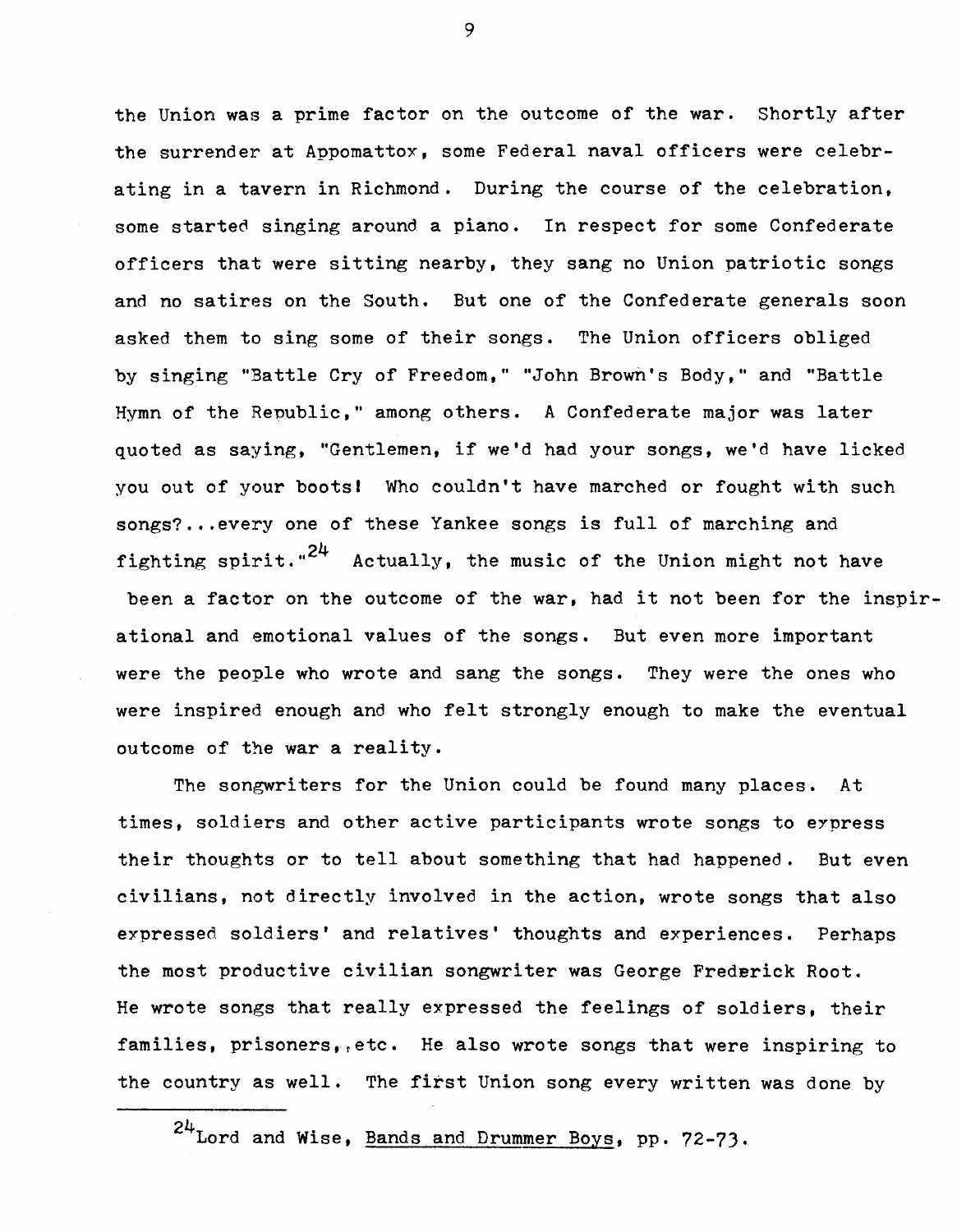Root immediately after the Fort Sumter attack. "The First Gun is Fired," called to Northerners to be ready to fight for what they felt was right. $25$ 

The stirring "Battle Cry of Freedom" is also a Root creation. He wrote it shortly after one of Lincoln's calls for additional troops. It was sung the day after it was written at a war meeting. Because it was easy to sing and had a good marching rhythm, it was very popular among the Union soldiers. Often times it was sung on the battlefield. to encourage bravery and renew the will to keep going.<sup>26</sup> A few specific instances best show the spirit of the song. An officer at the battle.of Vicksburg told about an Iowa regiment that had lost more than half their men. The men who survived the battle, gathered around the torn flag and sang, "Yes, we'll rally 'round the flag, boys," the refrain of the song.<sup>27</sup> The officer was quite moved by this gallant show of patriotism. At the battle of the Wilderness, in May of 1864, "Battle Cry" was again heard. A Union brigade had suffered tremendous losses and had retreated a few hundred yards. As they re-formed to attack again, a soldier shouted out the first words of the refrain and immediately, all the soldiers began to sing. The song was heard above the noise of muskets, shouts and the cries of the wounded.<sup>28</sup>

An impartial testimony of the power of "Battle Cry" came from a Confederate Major as told to a Union General after the war. The Major had remembered, during the Seven Days fight, hearing many Union soldiers

 $25$ Browne, Story of Ballads, p. 153.

 $^{26}$ Ibid., pp. 154-55.

27<sub>George</sub> Frederick Root, The Story of a Musical Life (Cinncinnati: John Church Co., 1891), p. 133.

28<sub>Browne, Story of Ballads</sub>, p. 157.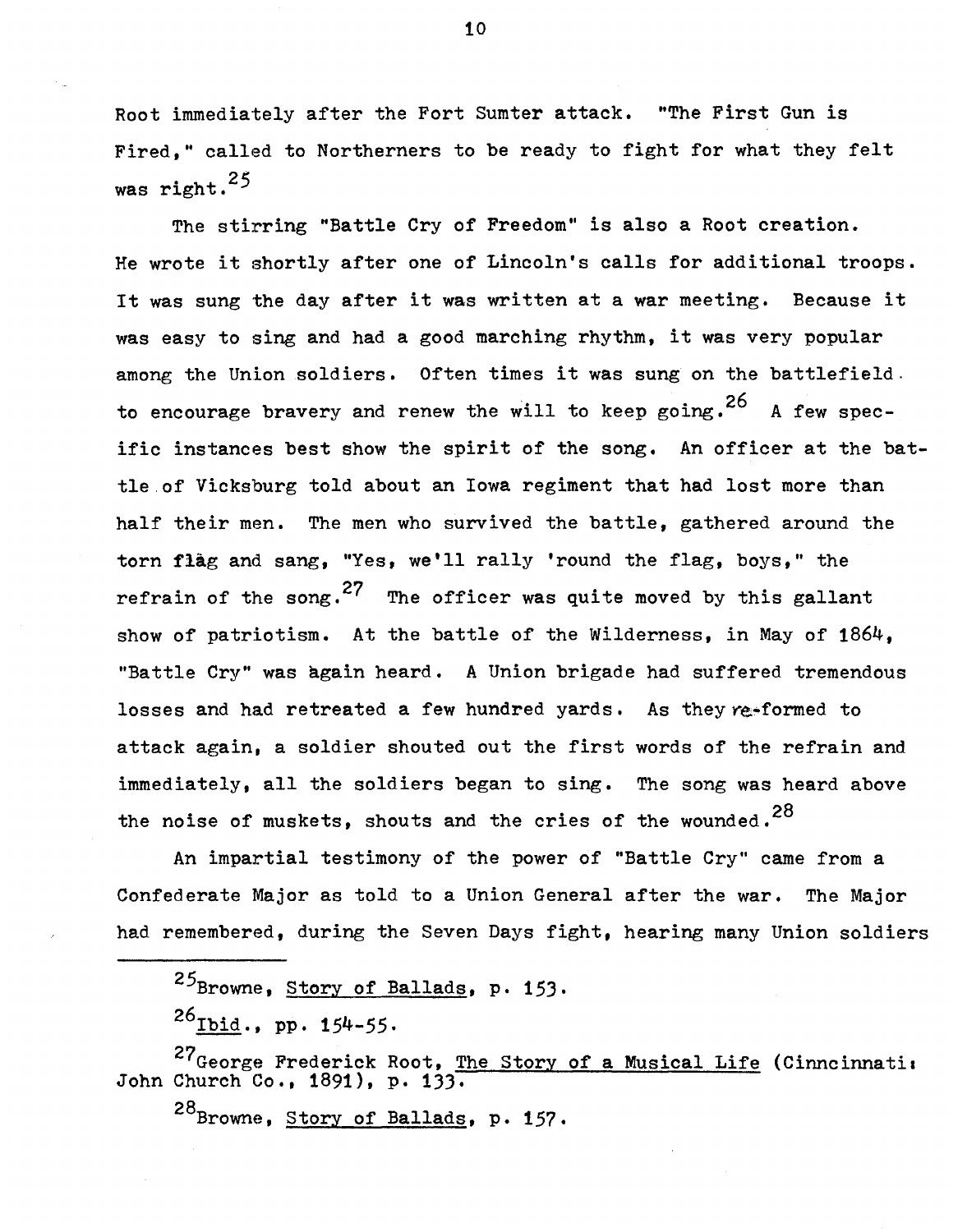singing "Battle Cry." It really puzzled him because the Union army had been licked for six straight days and were singing the song on the eve of the seventh day. He said he felt the singing was almost prophetic of Confederate doom and it made him feel that he was fighting an uphill battle ever since then.<sup>29</sup>

A few other songs that Root wrote are not quite as lively as "Battle Cry," but they do depict, just as vividly, other aspects of the war, namely those of loneliness and sorrow. "Just Before the Battle, Mother," explained the feelings of a soldier the night before a battle. Because many of the soldiers were under eighteen, it was natural for many of them to think of their homes and mothers before battle, Often times, the discussions around the campfires centered on home and mother. Likewise, Root wrote "Just After the Battle, Mother," also to depict a soldier's thoughts. This time the thoughts of home came as the wounded soldier lay on the field, waiting to be taken away.30

Though not sung by soldiers, "The Vacant Chair" was another song that expressed the feelings of so many people. The story behind "The Vacant Chair" tells of eighteen year old John Grout who was awaiting his first trip home, at Thanksgiving. But John was wounded and drowned at the battle of Ball's Bluff, the last week of October. So on Thanksgiving at his family's house, one chair was left vacant at the table. Henry Washburn, a family friend, was so moved by the family's grief and memories, that he wrote, what became the words to "The Vacant Chair," Root, upon hearing the poem, decided to write music to it.

<sup>29&</sup>quot;Union War Songs and Confederate Officers," The Century, as cited in Root, Story of Musical Life, p. 135.

<sup>&</sup>lt;sup>30</sup>Browne, Story of Ballads, p. 159.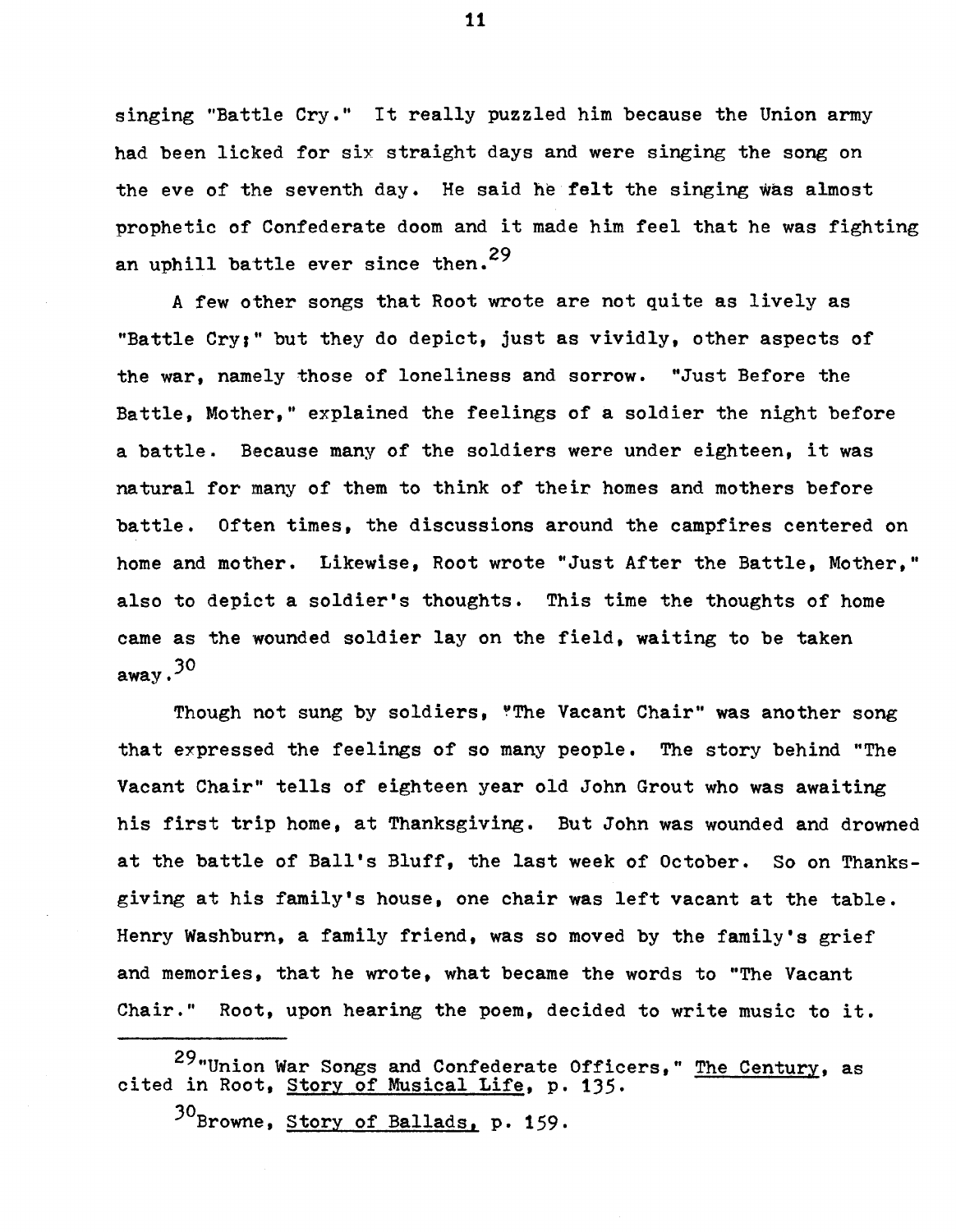The song that was created was widely sung in both the North and the South.31

Whether a song of lament or a stirring march. Root's songs were some of the most frequently sung of the Civil War period. Lincoln summed up the country's attitude toward Root when he told him that he had, through his songs, done as much for the country as the men who were fighting.<sup>32</sup>

Another civilian was responsible for changing a favorite marching song into one of the most famous songs of all time. The background of the marching song must first be known to understand how the transition came about. "John Brown's Body," or rThe John Brown Song," as it was first called, surprisingly enough, did not begin as a song about John Brown, the abolitionist martyr. The song was really about a Sergeant John Brown from a Massachusetts regiment at Fort Warren. John Brown's buddies started the song as a spoof of Sergeant Brown who sang tenor in their quartet. They sang the song to the tune of an old Methodist hymn. The first stanza of the song, "John Brown's body lies a-mould'ring in the grave," was the original verse sung to tease Sergeant Brown. As the war progressed, other verses were added. Most of the verses were rather derogatory to the South and ill-fitted to the tune. The original verse has remained as the first one of the song. It is that verse that causes most people to think the song is about the Abolitionist. John Brown.<sup>33</sup> It was said, at Fort Warren, that the song

 $31$ Ibid., p. 158.

 $^{32}$ Ibid., p. 151.

33Lawrence, Music for Patriots, p. 357; Maymie,Krythe, Sampler of American Songs (New York: Harper and Row, 1969), p. 118.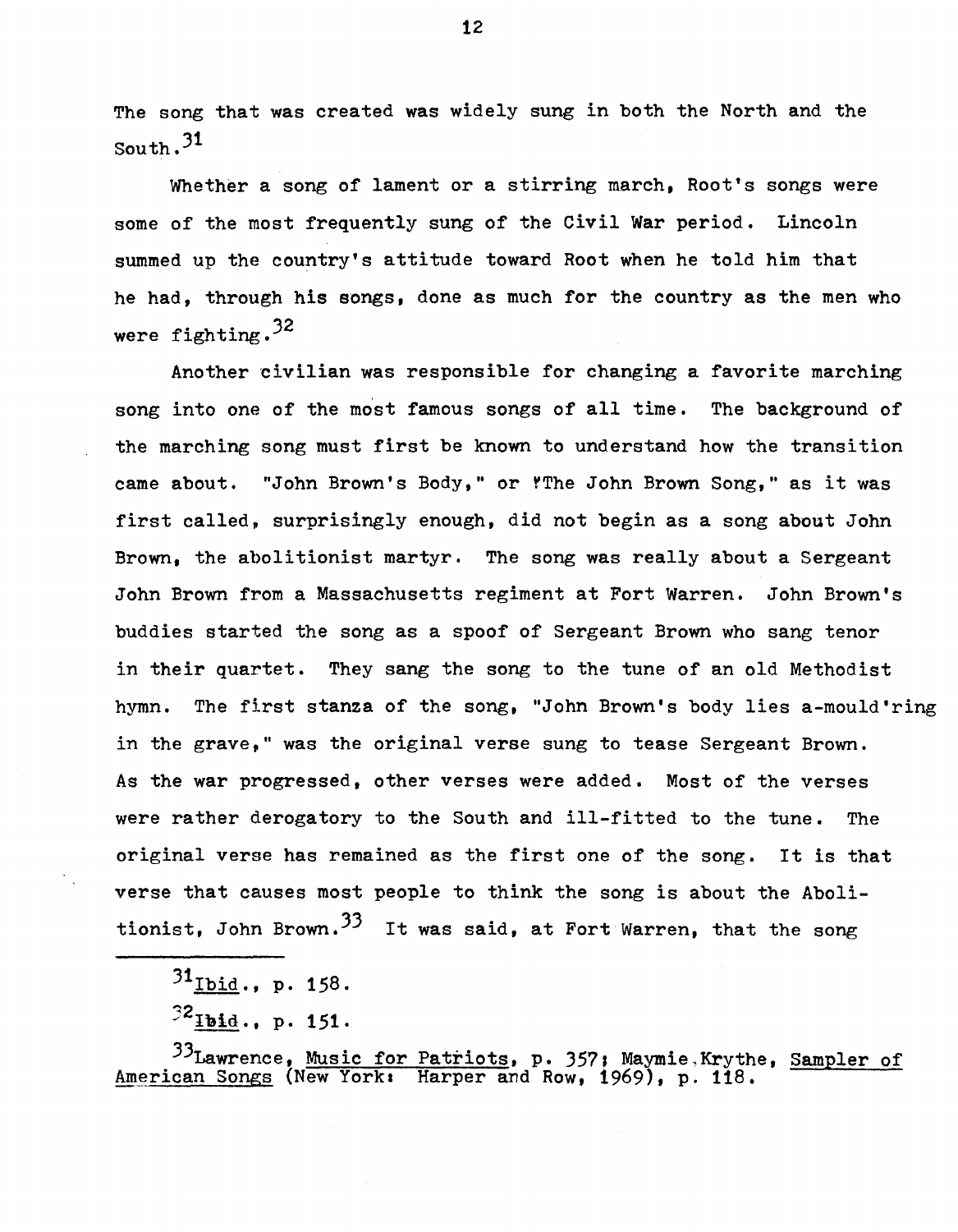helped to ease the labor of the men. The soldiers sang it as they carried away the rubbish of the old fort and built entrenchments. After the tune was changed, the song gained an even greater popularity. It has even been reported that there were, at one time, sixty-five different editions of "The John Brown Song" published.<sup>34</sup>

It was one of the ill-fitted verses sung to "John Brown's Body" that Mrs. Julia Ward Howe heard, while watching a review of troops at Bailey Cross Roads in Virginia. A minister standing with her, asked her to promise to try and write new words to the stirring tune. It took Mrs. Howe about an hour, one morning, to write new verses. These verses are probably the most inspirational verses of any song written in the Civil War era.<sup>35</sup> "Battle Hymn of the Republic" became an even greater marching song than "John Brown's Body." General Sherman's forces sang it on their march to the sea and prisoners at Libby Prison in Richmond all joined in singing it as soon as they heard of Lee's defeat at Gettysburg. Such was the power of the song, that it is said that President Lincoln cried each time he heard it. Today the song is valued by the North and South alike and is considered by many to be our only truly national hymn.  $36$ 

Soldiers, as stated before, were also responsible for writing some famous Union songs. "Tenting on the Old Camp Ground," was written by Walter Kittredge on the night he was drafted. Kittredge was, at the time, in the midst of a conflict of emotions. On the one hand,

3<sup>4</sup>Browne, Story of Ballads, pp. 175 and 177; Lawrence, Music for Patriots, p. 357.

<sup>35</sup>Bernard, Lincoln and the Music of Civil War, p. 50; Browne, Story of Ballads, pp. 183, 185-87.

36<sub>Krythe, Sampler of Songs, pp. 120 and 125; Browne, Story of</sub> Ballads, p. 190.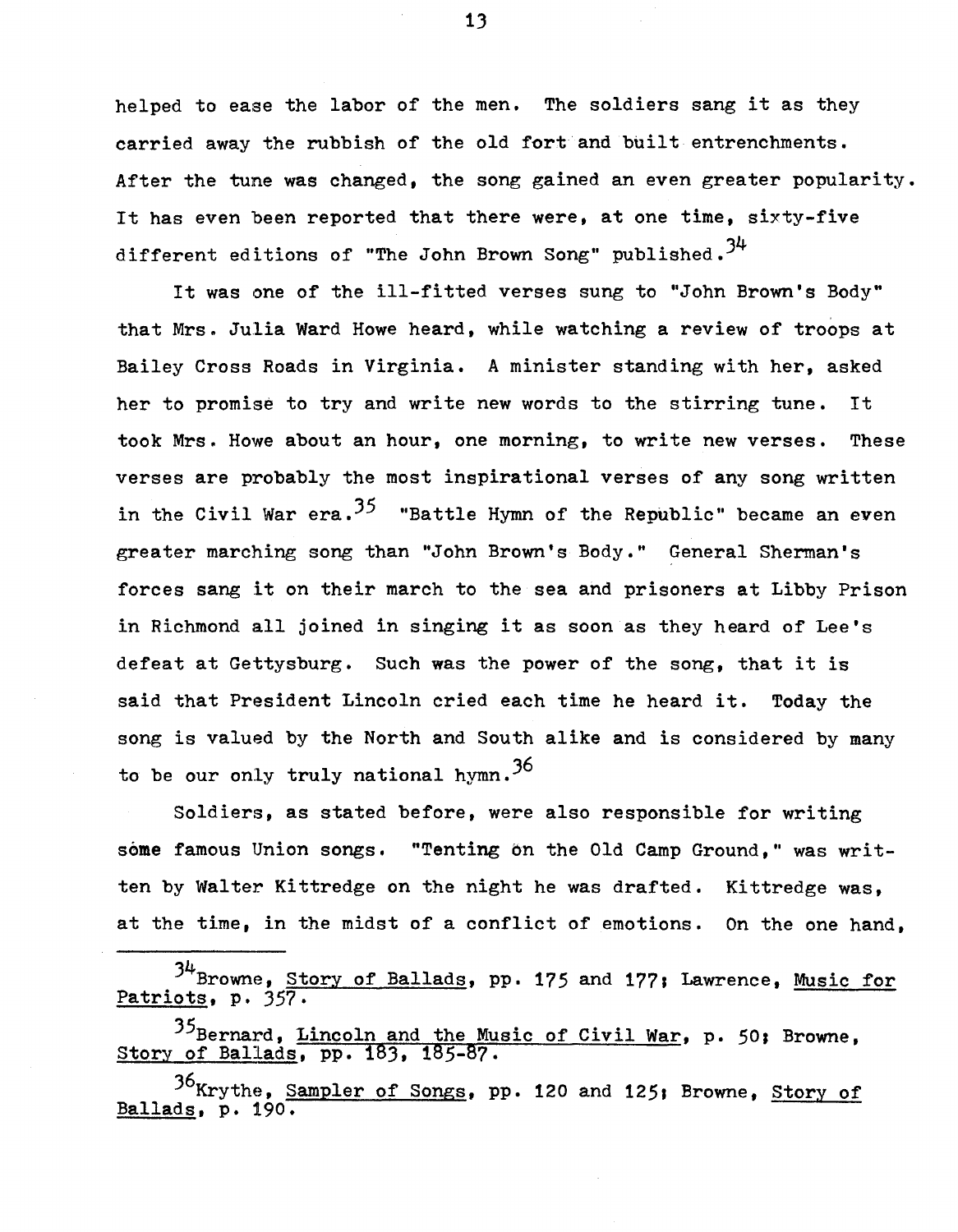he wanted to be loyal to his section, but on the other hand, he strongly opposed the war. It was this conflict that led him to write the words, "Many are the hearts that are weary tonight, wishing for the war to cease."<sup>37</sup> Soldiers were very fond of this song because it expressed their own silent feelings.

Another soldier wrote a song while in a Southern prison. Lieutenant S.H.M. Byers was one of 800 Federal officers held in a South Carolina prison. The prisoners had heard, just slightly, of Sherman's march to the sea. Their captors would not tell them any information about the war. But they learned the whole story one day, from a newspaper that was smuggled in, in a loaf of bread. After reading about the march, Lieutenant Byers wrote a verse about it and another Lieutenant put it to music. The song was called, logically enough, "When Sherman Marched Down to the Sea." It became an instant hit with the prisoners. The song even got out of prison before Lieutenant Byers did, for a prisoner who escaped, hid a copy in his hollow wooden leg. Once on the outside, the song was an immediate success with Union patriots. Of course, it was a hateful piece of music to the South.  $38$ 

Some songs proved to be very influential in solving problems of the conflict. "All Quiet Along the Potomac Tonight" helped solve a problem that was common to both the North and the South. Though written by a Northerner, the actual idea for the song was brought about by an incident involving Confederates. One night along the Potomac River, a Confederate soldier was keeping guard with his friend. As

38 Scott, Ballad of America, p. 248; Nevins, Diary of Battle, p. 347.

<sup>37</sup> American War Songs (Detroit: Gale Research Co., Book Tower, 1974), p. 106; Krythe, Sampler of Songs, p. 155.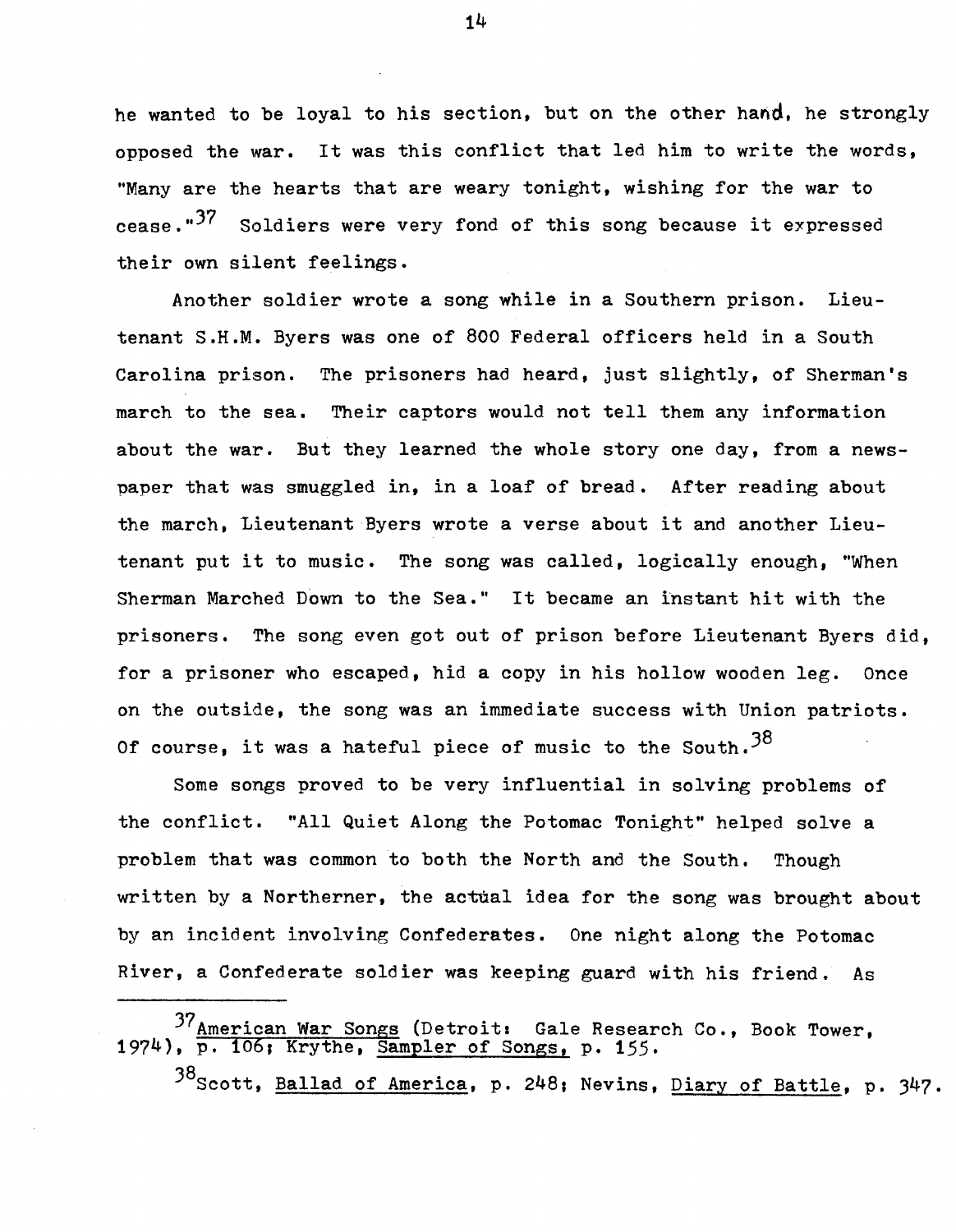he went to wake his friend, he stirred the coals in the fire. The glow revealed the men to the Union soldiers camped on the other side of the Potomac and the soldier's friend was shot by Union soldiers. The neyt day a headline caught a Northerner's attention and moved him to write, what became the words of the song. These words were set to music by a Southern man who was training recruits in Virginia. The song was truly a combined effort and actually did both sides a favor. It aroused people's anger to the point that both armies prohibited any further sniping of pickets.<sup>39</sup>

Another song that both the North and South claimed was "Dixie." A fact that is unknown to many people is that the song was written by a Northerner and was originally called "Dixie's Land." Daniel Emmett wrote the song two years before the war started. During the first year of the war, the North claimed sole possession of "Dixie." They tried to make it more a song of the North by changing the words and calling it "Dixie for the Union" and "Dixie Unionized." A "Unionized" version was even published in the John Brown and the Union Right or Wrong Songster.<sup>40</sup> Emmett even tried to destroy the effect of the song by changing the words to "Away down South in the land of traitors, Rattlesnakes and alligators." But by then the original song had become the anthem of the South. It wasn't until the surrender of Lee, that the song could be claimed by both the North and South. In fact, on the day Lincoln heard of Lee's surrender, he asked one of the bands at the

<sup>39</sup>Browne, Story of Ballads, pp. 211-12; Ruth and Norman Lloyd (comp. and arr.), The American Heritage Songbook (New York: American Heritage Publishing Co., Inc., 1969), p. 132.

<sup>40</sup>Lawrence, Music for Patriots, p. 352; Gilbert Chase, America's Music: From the Pilgrims to the Present, (2nd ed. rev.; New York: McGraw-Hill Book Co., 1955}, p. 276.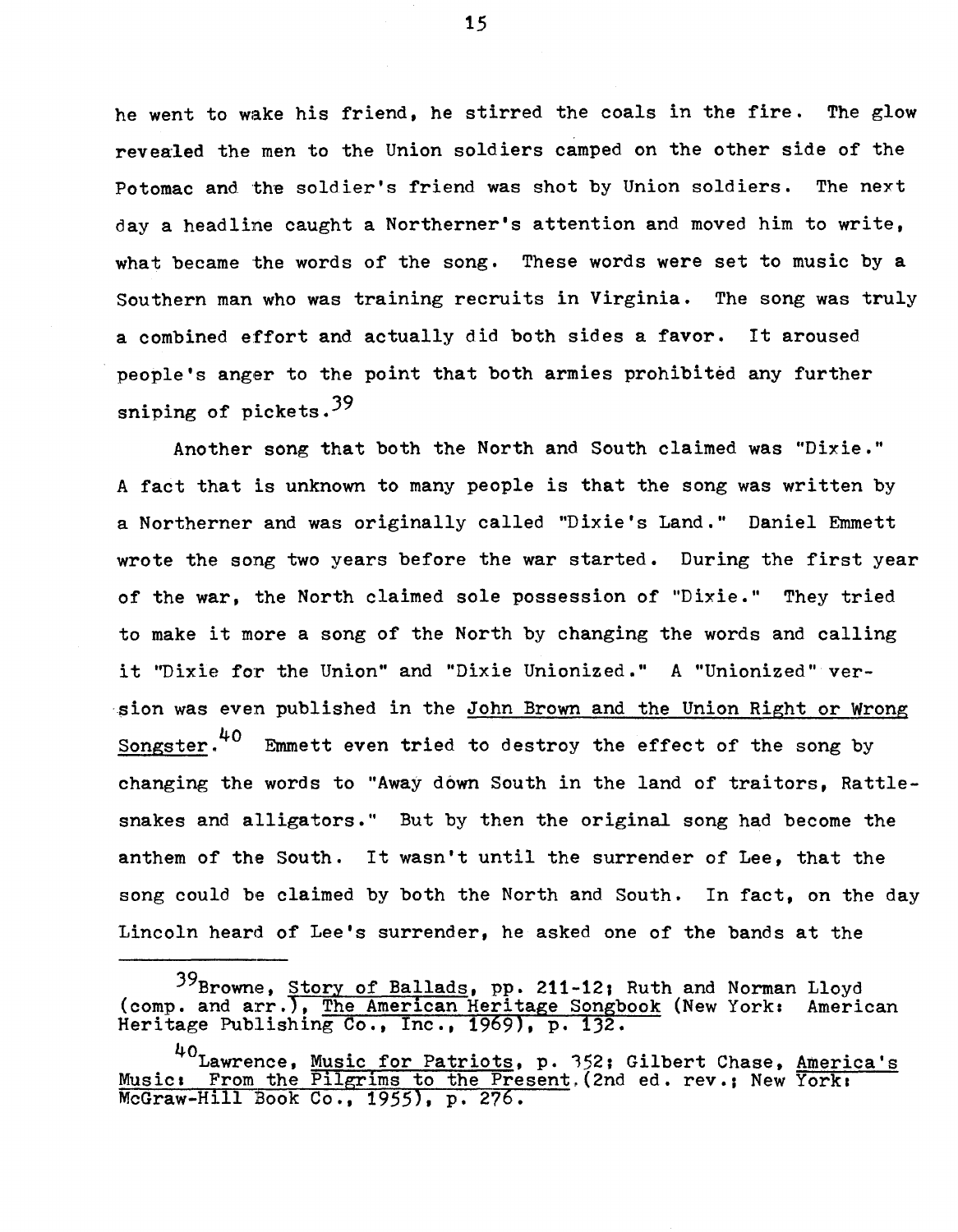celebration to play "Dixie." The crowds of people yelled for the band to stop. But Lincoln told them to finish it, as he felt the North had captured the song fairly, and it now belonged to the Nation. $41$ 

Other songs were also enjoyed by both the North and the South. Many times the two areas joined together in singing them. "Home Sweet Home" was one song that struck home in the hearts of both Union and Confederate soldiers. Mark Twain tells of a time when the Yankees were camped across the Rapidan River from the Rebels. It was between battles and, to pass the time, each side was singing. At first, each side sang a tune that was partial to their area. The Yankees sang "Yankee Doodle" and the Rebels sang "Dixie," and so on. But when "Home Sweet Home" was played, there was at first, complete silence. Then both armies joined in and sang it as one. A similar case is documented along the banks of the Potomac River. First one side would sing and then the other. But they were all sharing a common emotion when they sang together. "Home Sweet Home." $42$ 

Two other instances involving the song "Home Sweet Home" took place during truces at the battles of Spotsylvania and Fredricksburg. At Spotsylvania, it almost seems as if a band contest was being held. First the Confederate band would play a Southern song and the Rebels would all cheer. Then the Union band would play a Northern song and the Yankees would all cheer. But when the Confederate band played "Home Sweet Home," the cheer was almost deafening, for men in both armies were cheering together.<sup>43</sup>

<sup>41</sup> Fairfax Downey, Fife, Drum and Bugle (Ft. Collins, CO: Old Army Press, 1971), p. 82. 42 Krythe. Sampler of Songs, p. 58; Silber, Songs of Civil War, p.120. <sup>43</sup>Lord and Wise, Bands and Drummer Boys, p. 206.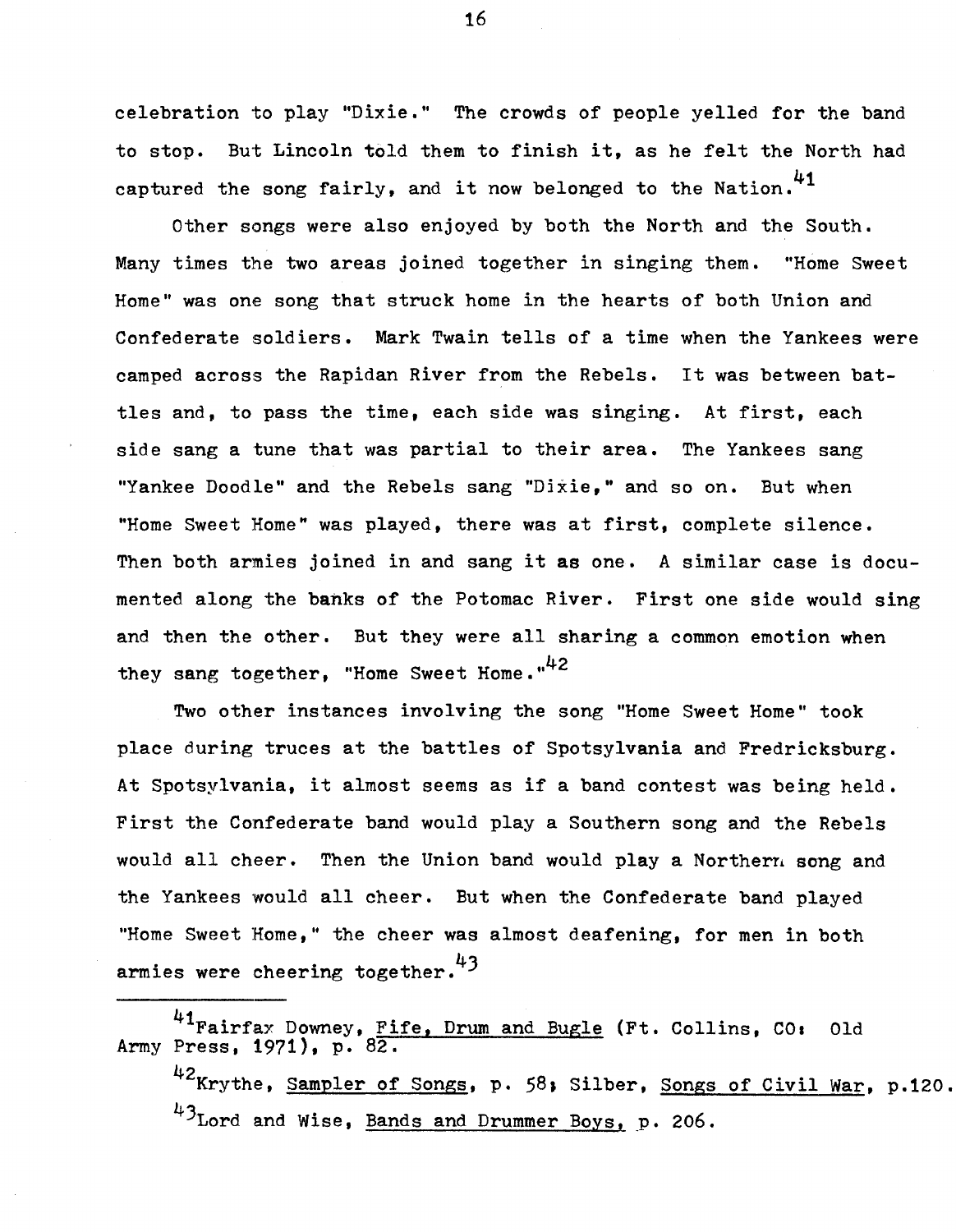During the winter after the battle of Fredricksburg, two armies were camped across the Rappahannock from each other. The Union army had the only band. One evening the band played Northern songs such as "Battle Cry of Freedom" and "Tramp, Tramp, Tramp" until a Confederate soldier yelled for the band to play some Southern music. The Union band complied by playing "Maryland, My Maryland" and "Dixie." They ended their concert with the neutral "Home Sweet Home." A few weeks later, these same two armies were battling each other at the battle of Chancellorsville.<sup>44</sup>

Another instance where Confederate and Union troops sang together involves a baptism. As a Confederate private was being prepared for baptism in a river, the Union troops, on the other side of the river, cast interested glances. They became so involved in the goings on that when the Confederates began to sing the hymn, "There is a Fountain," they joined in. When they all finished singing the hymn, the private was immersed in the river, to the satisfaction of all present.<sup>45</sup>

Finally, the most frequently sung song of the war was popular in both the Northern and Southern camps. "When This Cruel War is Over," was sung in camp and on the march and also, to a large eytent, by the women in the homes. Eggleston, in his book, American War Ballads and Lyrics, said that the reason for the songs' popularity was baffling. $46$  But the theme of the song was a dream held by many Americans, for people all over the country were making plans for the time

45Bernard, Lincoln and Music of Civil War, p. 154. 46Eggleston, American War Ballads, p. 249.

 $44$ Ibid., pp. 204-05.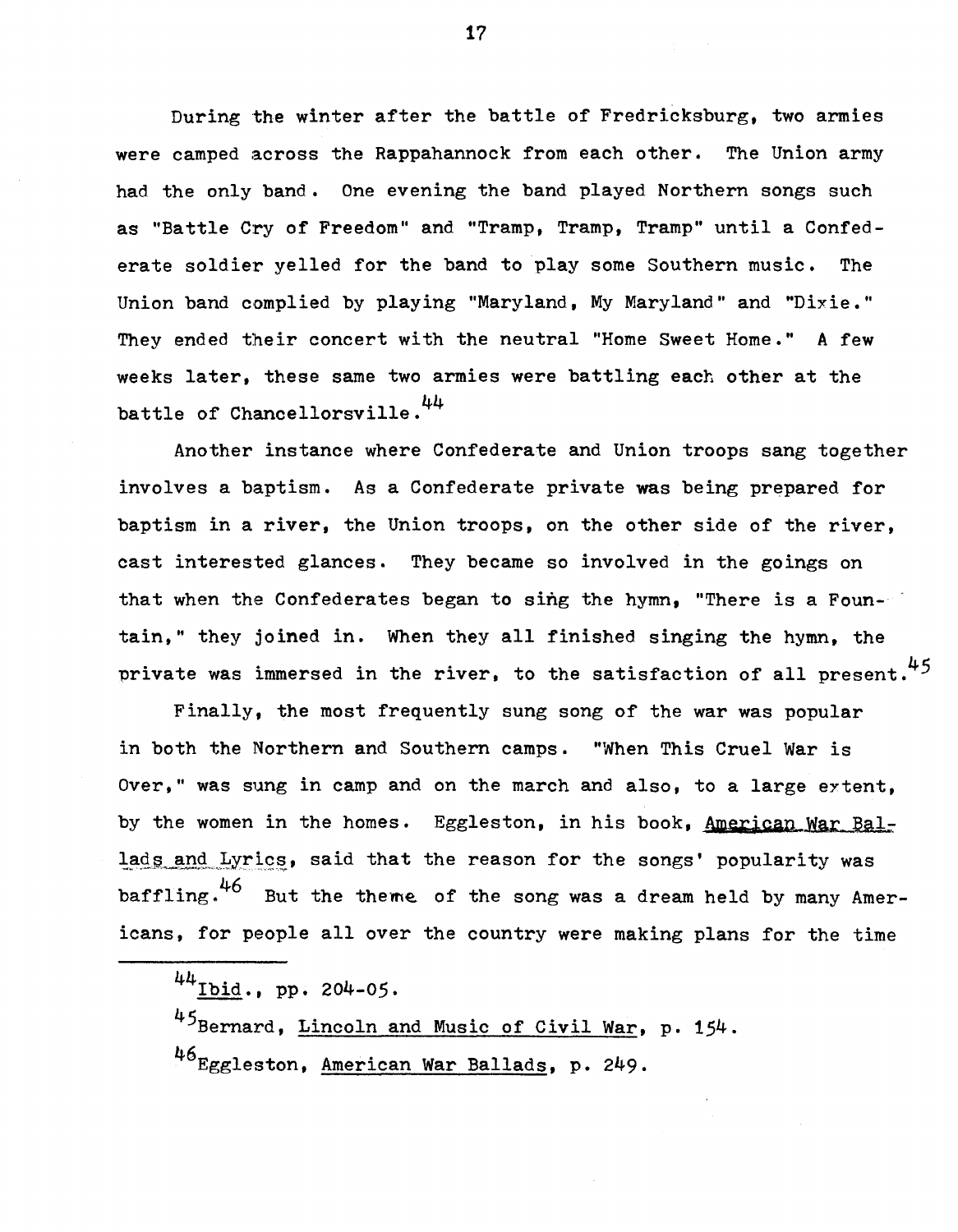when the war would be over.

The instances of the North and South singing together shows how music could bring people together, at least in spirit, if not in any other way. The spirit of the songs of the Union was indomitable, for many of the songs were heard in war times in the twentieth century. And of course, many of the songs have been preserved through the ages and can be heard in churches, at family get-togethers, in schools, at veterans meetings and other functions, even today. Besides adding to our heritage of music, the songs of the Union give a great contribution to our history and to our knowledge of the Civil War. The music brings to life the people of the Civil War era, by revealing their emotions, thoughts and problems. With these revelations, we discover the human side of the conflict, which can sometimes get lost with the names of battles and generals. The personal view of the Civil War that we get through the music of the Union, should help us to feel closer to the people of that era. It is a comforting fact to know that as long as the music of that era is preserved, so is a part of our history.